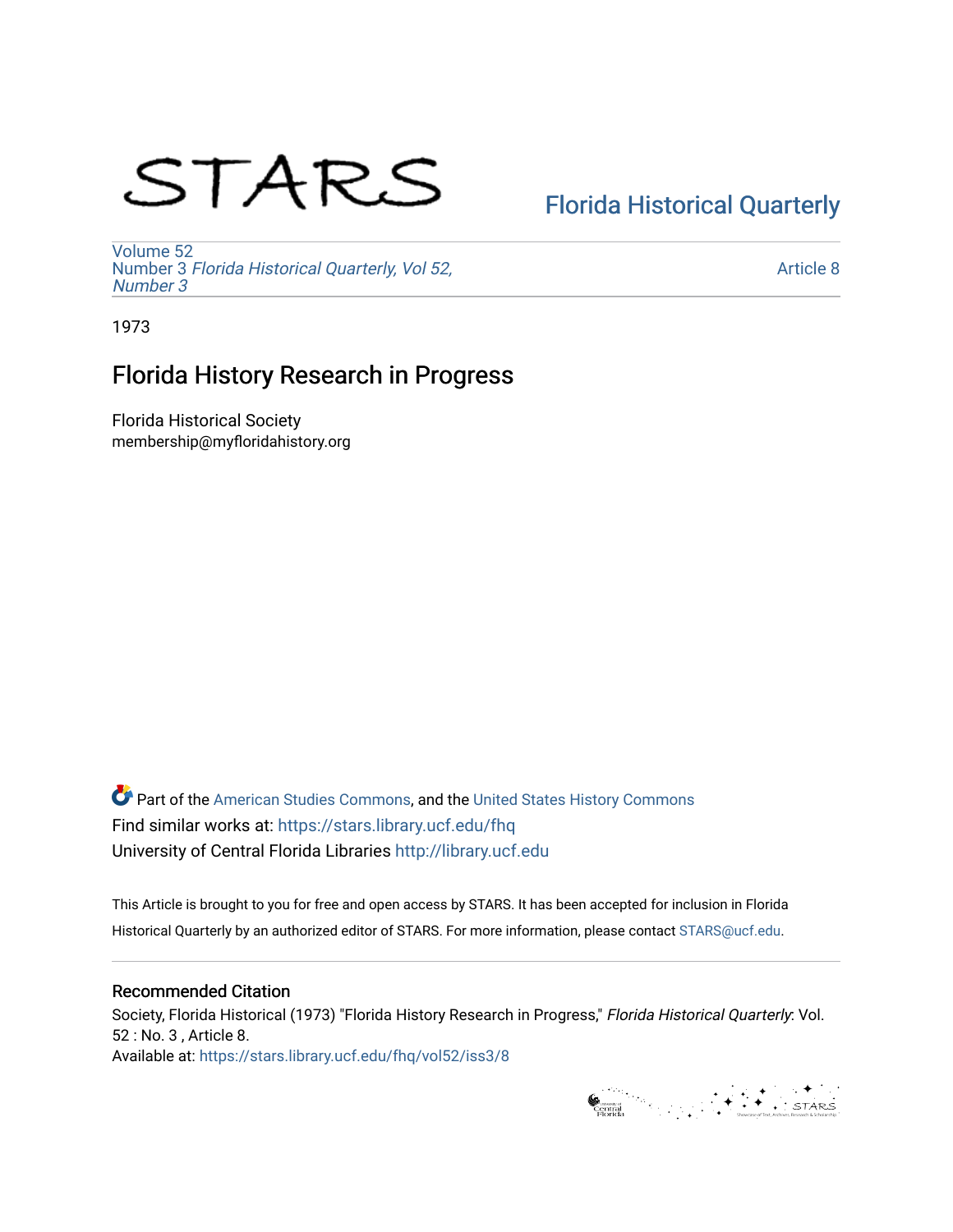This list shows the amount and variety of Florida history research and writing currently underway and as reported to the *Florida Historical Quarterly.* Doctoral dissertations and masters theses completed in 1973 are included. Research in Florida history, sociology, authropology, political science, archeology, geography, and urban studies is included.

*Auburn University*

- Adolphus G. Bunkley— "Peter Chester, Governor of British West Florida" (M.A. thesis in progress).
- John H. Burrows— "History of the National Negro Business League, 1900-1952" (Ph.D. dissertation in progress).
- Robin F. A. Fabel— "George Johnston" (Ph.D. dissertation in progress).
- Kendrick T. Ford— "William Henry Chase" (Ph.D. dissertation in progress).
- Wesley P. Newton and W. David Lewis (faculty)— "The History of Delta Air Lines" (continuing study).
- F. L. Owsley, Jr. (faculty)— "Andrew Jackson and the Annexation of Florida"; "The Struggle for the Gulf: the Role of the South in the War of 1812" (continuing studies).
- Robert R. Rea (faculty)— "Lt. Col. James Robertson's Mission to the Floridas, 1763" (continuing study).
- Robert R. Rea (faculty) and William Dornemann— "The Third Waldeck Regiment in the American Revolution" (continuing study).
- Robert R. Rea (faculty) and Robin F. A. Fabel— "Lt. Thomas Campbell's Journey to the Upper Creek Country, 1764-65" (continuing study).
- Edward C. Williamson (faculty)— "Florida Politics in the Gilded Age" (accepted for publication, University Presses of Florida).

*Case Western Reserve University*

[309]

Joseph Adler— "The Public Career of Senator David Levy Yulee" (Ph.D. dissertation— completed).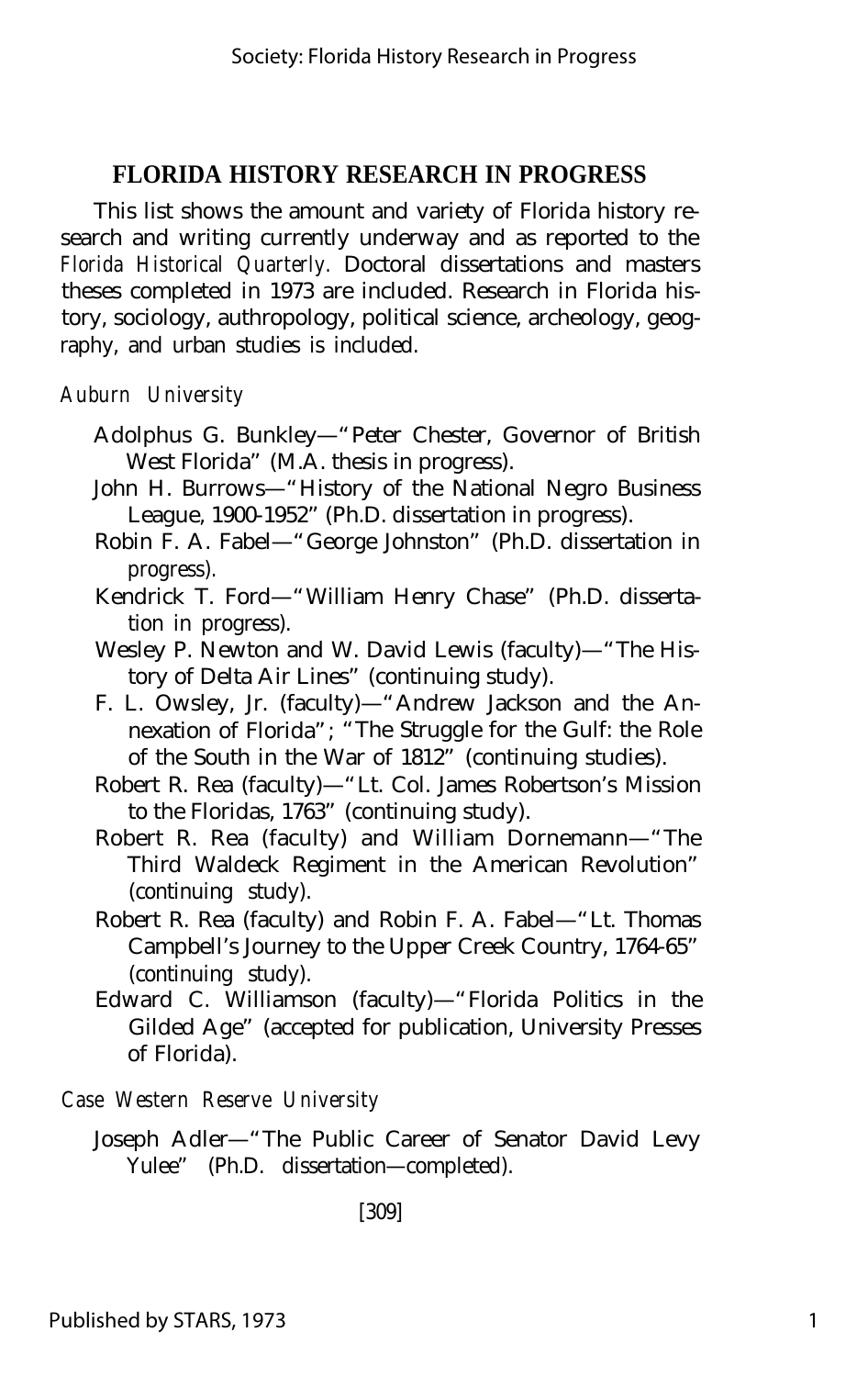Florida Historical Quarterly, Vol. 52 [1973], No. 3, Art. 8

310 FLORIDA HISTORICAL QUARTERLY

*Daytona Beach Community College*

Peter D. Klingman (faculty)— "History of the Republican Party in Florida" (continuing study).

#### *Flagler College*

- Thomas S. Graham (faculty)— "Charles H. Jones, 1848-1913: Editor and Progressive Democrat" (continuing study).
- Michael J. Sherman (faculty) and Robert Steinbach— "A Project in Living History: Recreation of an Eighteenth Century Lifestyle" (continuing study).

#### *Florida Atlantic University*

- Burt T. Goodnough— "The Presidential Election of 1948 in Florida" (M.A. thesis in progress).
- Edgar L. Money— "The Civil Public Service Program in Florida During World War II" (M.A. thesis in progress).
- William C. Zehnder— "The Presidential Election of 1952 in Florida" (M.A. thesis— completed).

#### *Florida State University*

- William R. Brueckheimer (faculty)— "Origin, Distribution, and Changing Functions of Hunting Plantations in the Thomasville-Tallahassee Region" (continuing study).
- James W. Cortada— "U.S.-Spanish Relations, 1770-1974"; "Florida Politics and Cuba, 1880s" (continuing studies).
- Mary France— "The Evolution Controversy in Florida: 1921- 1928" (M.A. thesis— completed).
- Paul George— "Crime and Punishment in Miami, 1920-1945" (Ph.D. dissertation in progress)..
- Bruce T. Grindal— "The Black Rural Community, Tallahassee, Florida" (M.A. thesis in progress).
- Robert Hall (faculty)— "The Social Cosmos of Black Churches in North Florida, 1885-1925" (continuing study).
- Brian Hennessy— "The Racial Integration of Urban Police Forces in Florida" (M.A. thesis in progress).
- M.K. Jones— "Survey of Upper Sweetwater Creek Drainage" (M.A. thesis in progress).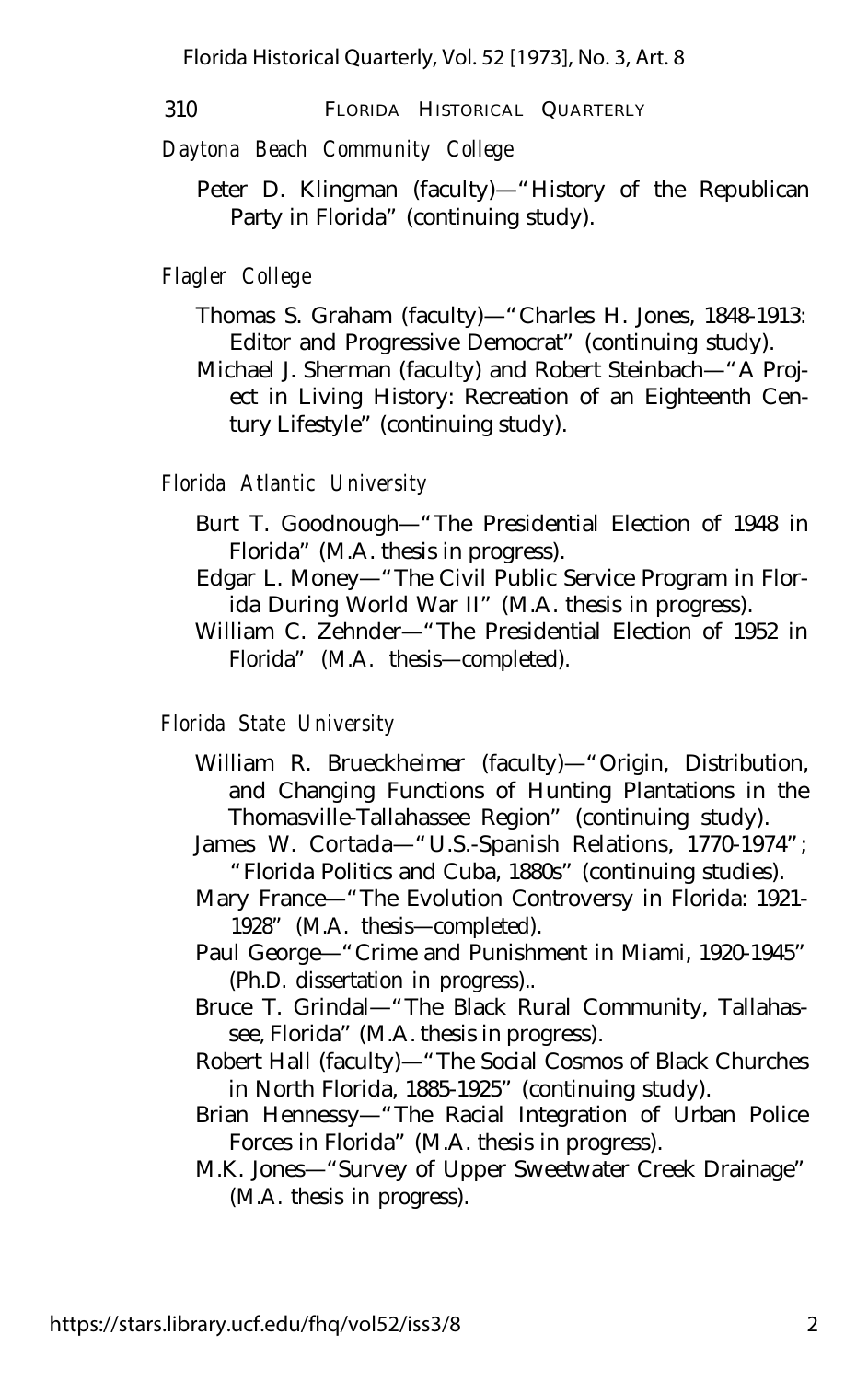- William Kerr— "The 1928 Presidential Election and the Catholic Issue in Florida" (M.A. thesis in progress).
- Edward F. Keuchel (faculty)— "The German-American Lumber Company" (continuing study).
- Louis Lesar (National Park Service)— "Archeological Survey from Panama City, Florida, to Mobile, Alabama" (continuing study).
- Janice B. Miller— "Spanish East Florida under Governor Juan Nepomuceno de Quesada, 1789-1795" (Ph.D. dissertation in progress).
- J. Anthony Paredes (faculty)— "The Creek Nation East of the Mississippi" (continuing oral history project).
- George Percy (faculty)— "Archeological Study of the Upper Apalachicola River Basin"; "History of the Bison in the Panhandle Region of Florida"; "Annotated Bibliography of Northwest Florida Archaeology"; "Review of Evidence for Types of Animals Used by Prehistoric Indians of Northwest Florida" (continuing studies).
- William A. Rabiega (faculty) and Lucien Lamoureaux— "Wholesaling Hierarchies: A Florida Case Study" (accepted for publication, *Tijdschrift voor Economische en Sociale Geografie).*
- Mike Schene— "In Search of Profit: An Economic Study of the Gamble Family, 1820-1900" (Ph.D. dissertation in progress) .
- Burke G. Vanderhill (faculty)— "The Historic Spas of Florida" (accepted for publication, *West Georgia College Studies in the Social Sciences);* "The Everglades" (accepted for publication, *Encyclopaedia Britannica);* "Problems of Traffic Generation on the Apalachicola-Chattahoochee-Flint Waterway" (continuing study).
- Linda K. Williams— "British Loyalism in East Florida" (M.A. thesis in progress).
- J.L. Wright, Jr. (faculty)  *Britain and the American Frontier, 1783-1815* (accepted for publication, University of Georgia Press); "Florida During the American Revolution" (continuing study).
- Roland G. Wood (faculty)— "Applications of Remote Sensing to Coastal Archeological Research" (continuing study).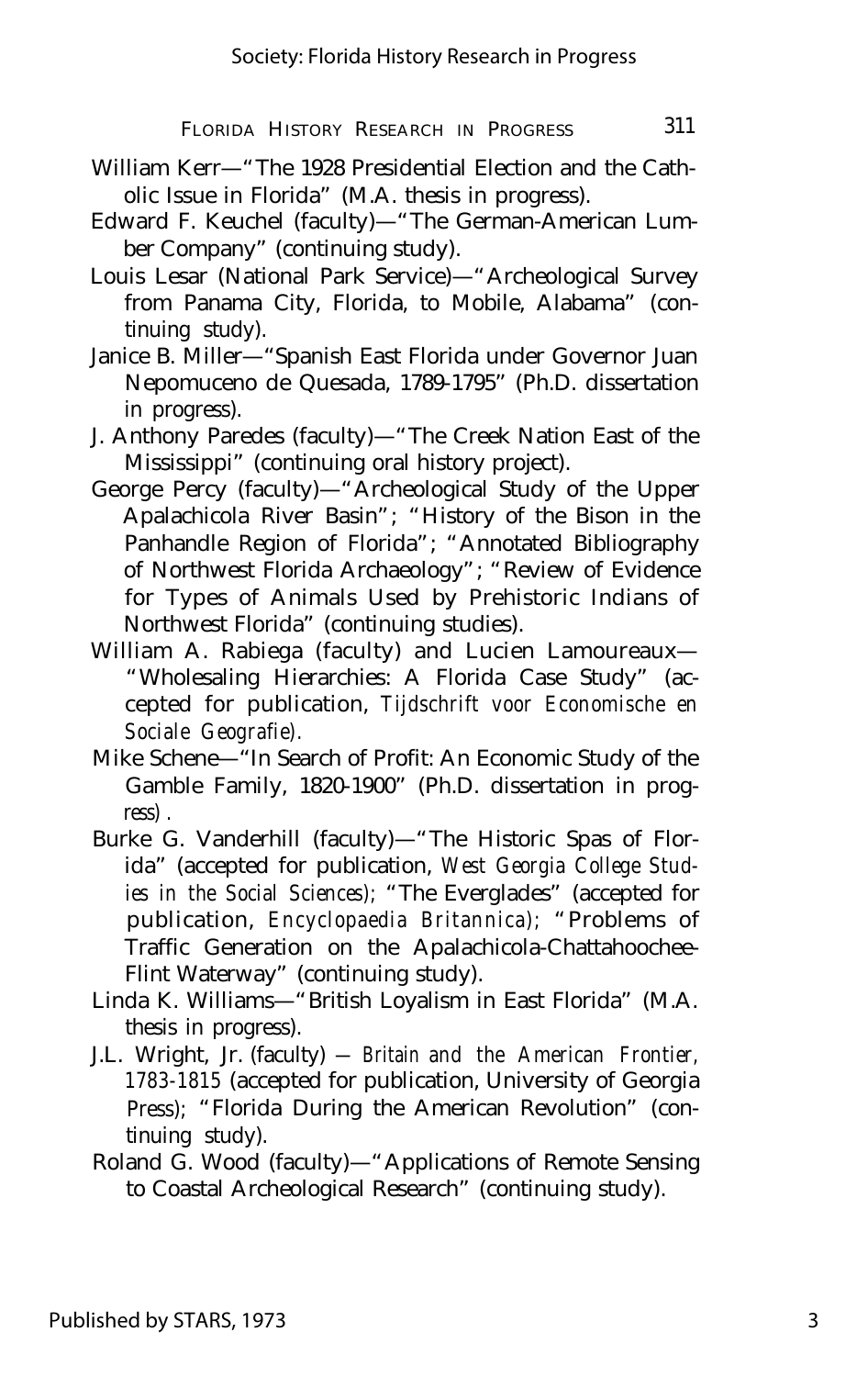Florida Historical Quarterly, Vol. 52 [1973], No. 3, Art. 8

312 FLORIDA HISTORICAL QUARTERLY

Roland G. Wood and Edward A. Fernald (faculty) — *New Florida Atlas: Patterns of the Sunshine State.* (accepted for publication, Trend House, Tampa).

*Florida Technological University*

Jerrell H. Shofner, (faculty)— "History of Jefferson County" (continuing study).

*Jacksonville University*

- Frederick S. Aldridge (faculty)— "An Analysis of Effective Consolidation Upon the City of Jacksonville" (continuing study).
	- George E. Buker (faculty)— "Effect of the Union Blockade Upon Florida During the Civil War" (continuing study).
	- Joan S. Carver (faculty)— "Consolidation and Responsiveness" (accepted for publication, *Urban Affairs Quarterly);* "Functions of Consolidated Government in the City of Jacksonville" (continuing study).

*Kennesaw (Georgia) Junior College*

Robert H. Akerman (faculty)— "Race Relations and Florida Politics in the 1930s and 1940s" (continuing study).

*Palm Beach Atlantic College*

Jerry Weeks (faculty)— "Florida Citrus Industry in the Nineteenth Century" (continuing study).

*Princeton University*

Arnold M. Pavlosky— "Protest and Reform: Florida Politics, 1880-1908" (Ph.D. dissertation in progress).

*Samford University*

Michael Carter— "Jerry W. Carter and. the Townsend Movement in Florida, 1936-1940" (M.A. thesis— completed). Wayne Flynt (faculty)— "The Messiah of the Wooly Hats: Governor Sidney J. Catts of Florida" (completed).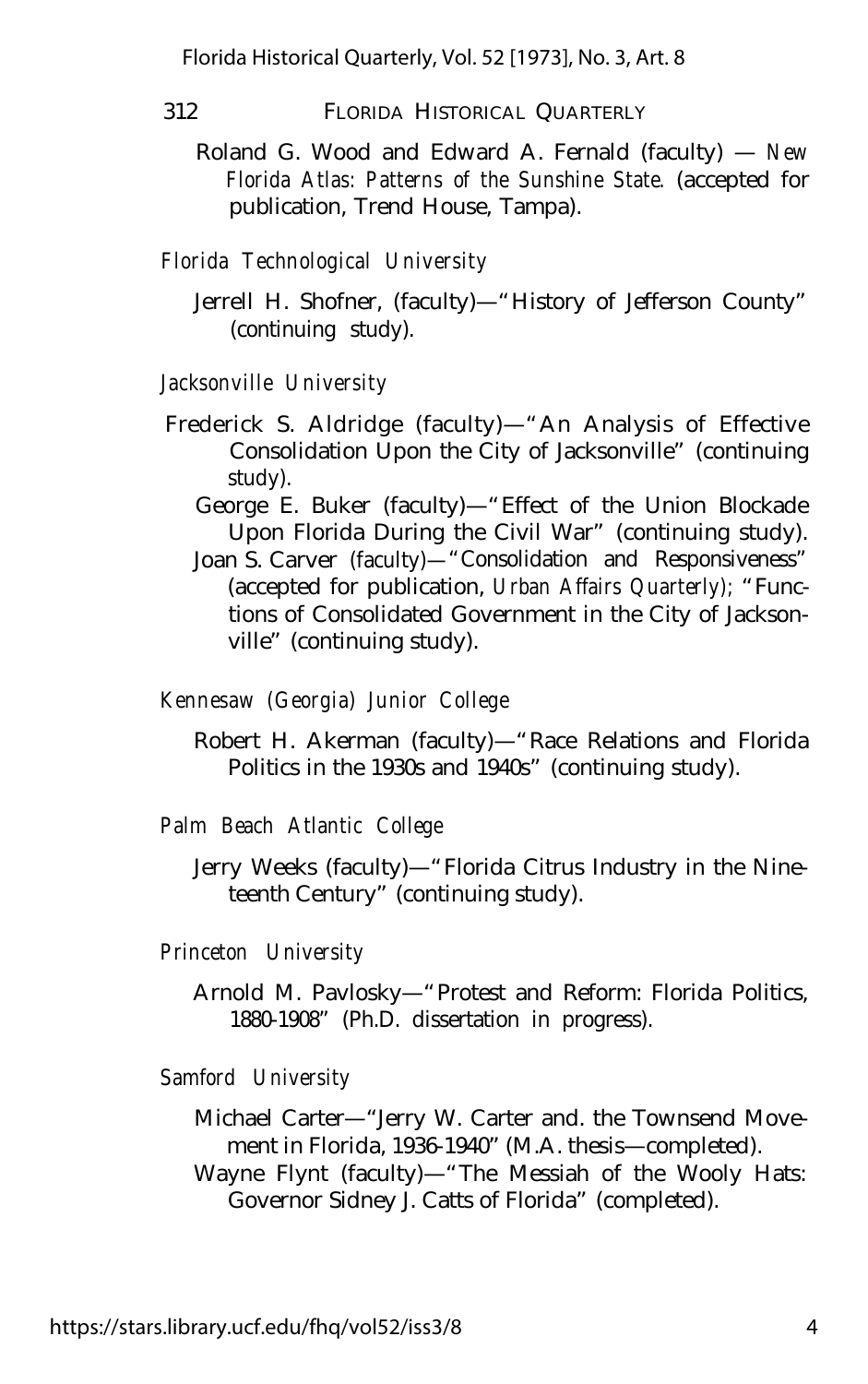#### *Stetson University*

Malcolm M. Wynn (faculty)— "French Reaction to the Spanish Massacre at Fort Caroline, 1565" (continuing study).

#### *Tampa, Florida*

Captain John Ware— "A Life of George Gauld" (continuing study).

- *Texas Tech University*
	- Thomas Davis Watson— "Merchant Adventurer in the Old Southwest: William Panton, The Spanish Years, 1783- 1801" (Ph.D. dissertation).

#### *University of Alabama in Birmingham*

- Jack D. L. Holmes (faculty)— "Pensacola Settlers, 1780-1821"; "Alabama's Colonial Settlers"; "Bernardo de Galvez and the Spanish Conquest of the Mobile District"; "Bernardo de Galvez and the American Revolution in West Florida"; "Descriptions of West Florida by Andrew Ellicott, John Forbes, Juan Maria Perchet, and Stephen Minor"; "Jose de Evia and his Voyages in the Gulf of Mexico, 1786- 1796"; "Tobacco and Cannabis in Colonial Louisiana and the Floridas" (continuing studies).
- Larry R. McIntosh— "The Black Watch during the Seven Years' War" (M.A. thesis in progress).
- David White (faculty)— "The Career of Governor Vicente Folch y Juan, 1789-1814" (continuing study).

#### *University of Arizona*

George R. Adams— "William Selby Harney: Frontier Soldier" (Ph.D. dissertation in progress).

#### *University of Florida*

Edward Akin— "Origins, Development, and Impact of the Flagler System, 1885-1913" (Ph.D. dissertation in progress). Fred Blakey (faculty)— "History of the Florida Cattle Indus-

try" (continuing study).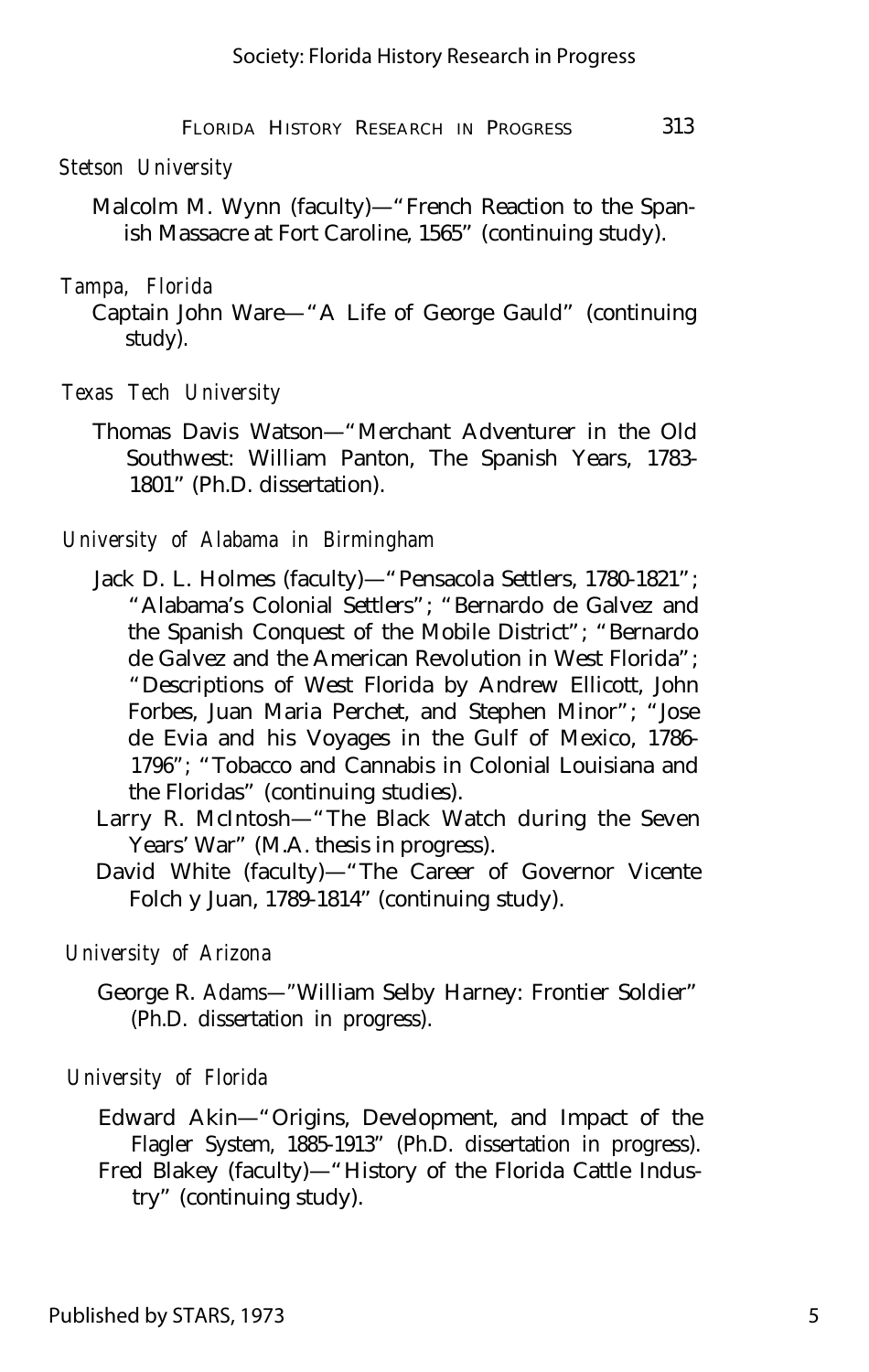314 FLORIDA HISTORICAL QUARTERLY

- James T. Brooks— "Rhetorical Study of the Speaking of Governors Napoleon Bonaparte Broward of Florida, Hoke Smith of Georgia, and Charles B. Aycock of North Carolina" (Ph.D. dissertation in progress).
- Charles Chase— "Historic American Building Survey Catalog Guide to the State of Florida" (continuing study).
- William C. Childers (faculty)— "Garth Wilkinson and Robertson James: Abolitionists in Gainesville During Reconstruction" (continuing study).
- Merlin G. Cox (faculty) and Baynard Kendrick— "Chase Family of Sanford: A History of Citrus and-Vegetable Industries in Florida" (continuing study).
- Kathleen A. Deagan— "Indian-Spanish Interaction in Colonial St. Augustine" (Ph.D. dissertation in progress).
- Bruce Ergood— "Counselor Role Perception and Role Performance: A Study of Alachua County Clergymen" (Ph.D. dissertation— completed).
- Charles H. Fairbanks (faculty)— "Neutron activation study of *majolica* from Spanish colonial sites" (continuing study).
- Michael V. Gannon (faculty)— "Documentary History of Florida, Volume I: The Colonial Period, 1513-1821" (continuing study).
- Thomas S. Graham— "Charles H. Jones, 1848-1913: Editor and Progressive Democrat" (Ph.D. dissertation— completed).
- Robert Heighton (faculty)— "Impact of Migration on Flagler County" (continuing study).
- Edward Johnson— "W. M. Newton, Jr., and the Genesis of Investigative Reporting of Florida Government" (M.A. thesis— completed),
- John Paul Jones (faculty)— "Florida Press Association" (continuing study).
- Stephen Kerber— "Park Trammell of Florida" (Ph.D. dissertation in progress).
- Jeddy LeVar— "The Local Judiciary as a Collection Agency" (Ph.D. dissertation).
- Eugene Lyon— "The Adelantamiento of Florida, 1565-1568\_\_\_ (Ph.D. dissertation— completed).
- Carl McMurray— "Excavations on Spanish Street, St. Augustine" (M.A. thesis in progress).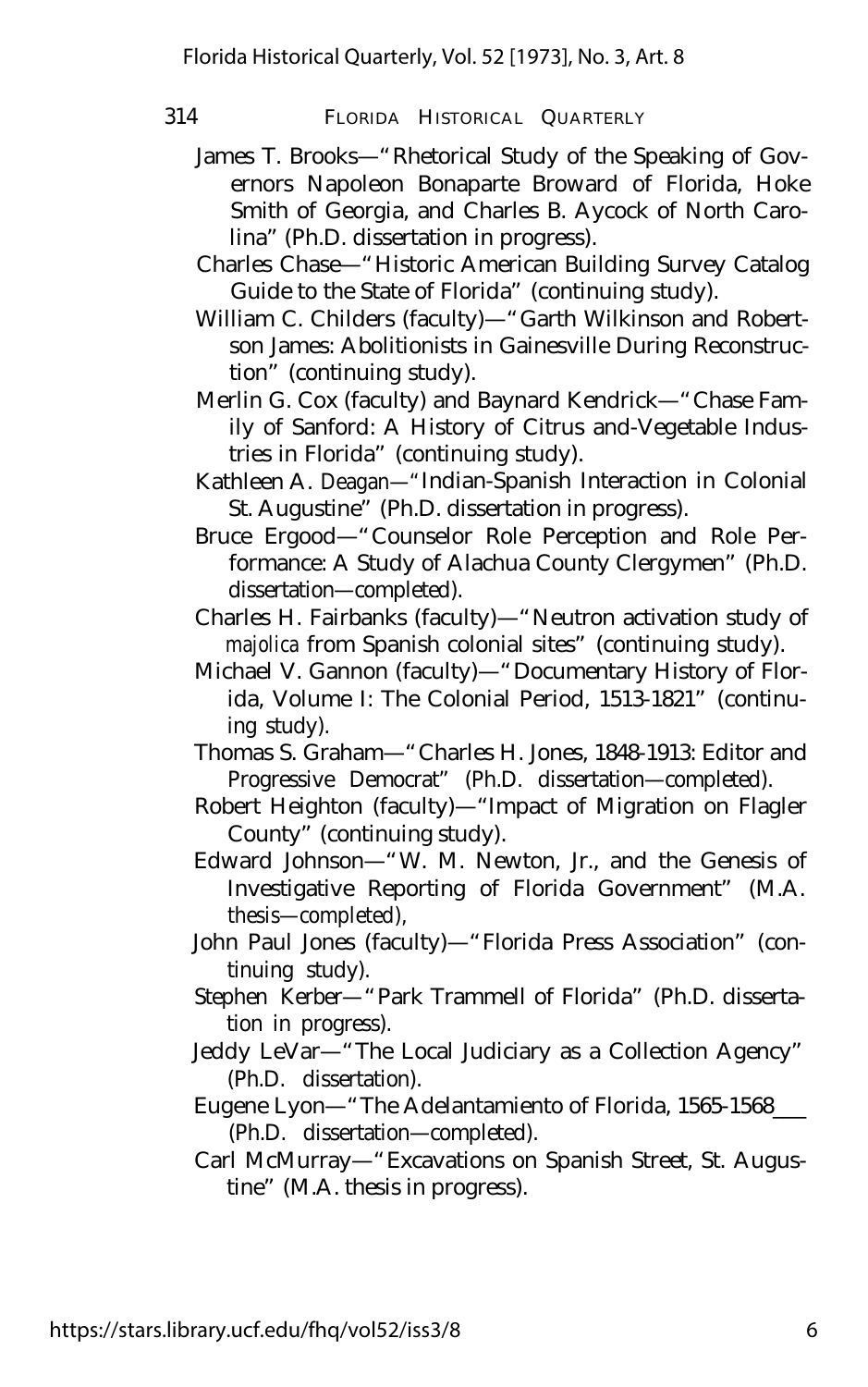- Judith McMurray— "Excavation of the Mission of San Juan del Puerta, Fort George Island" (M.A. thesis in progress).
- Jerald Milanich (faculty)— "Ethnohistory of the Timucua in North-Central Florida" (continuing study).
- George Pozzetta (faculty)— "Florida's Ethnic Population: 1870- 1920" (continuing study).
- Samuel Proctor (faculty)— "Documentary History of Florida, Volume II: Modern Florida, 1821-Present" (continuing study).
- Bruce Rosen— "Development of Negro Education in Florida During Reconstruction" (Ph.D. dissertation in progress).
- Steven Ruple— "Excavations at Shipyard Island, Ft. Caroline National Monument" (M.A. thesis in progress).
- Amy Bushnell-Seitz— "Social History of St. Augustine in the Spanish Period" (Ph.D. dissertation in progress).
- Samuel D. Smith— "Reinterpretation of the Cades Pond Archeological Period" (M.A. thesis— completed).
- Claude C. Sturgill (faculty)— "British Garrisons in Eighteenth-Century Florida" (continuing study).
- Eldon R. Turner (faculty)— "Gainesville Odd Fellows Lodge, 1898-1930" (continuing study).
- Sharon Wells— "The Political Ramifications in Florida of the Disston Land Purchase of 1881" (M.A. thesis in progress).
- Phillip Alton Werndli— "J. C. Penney and the Development of Penney Farms, Florida" (M.A. thesis in progress).
- L. Glenn Westfall— "Ybor City, A Cultural and Social History of a Southern Immigrant Town" (Ph.D. dissertation in progress).
- Arthur White (faculty)— "William N. Sheats: Florida's Progressive Educator, 1892-1922" (continuing study).

#### *University of Miami*

- Bonnie D. Brodie— "A Study of In-Migration Processes, Broward County, Florida" (M.A. thesis— completed).
- Charlton W. Tebeau (emeritus professor)— "History of the University of Miami" (continuing study).

#### *University of South Carolina*

Lewis H. Cresse, Jr.— "William Henry Gleason: Carpetbagger,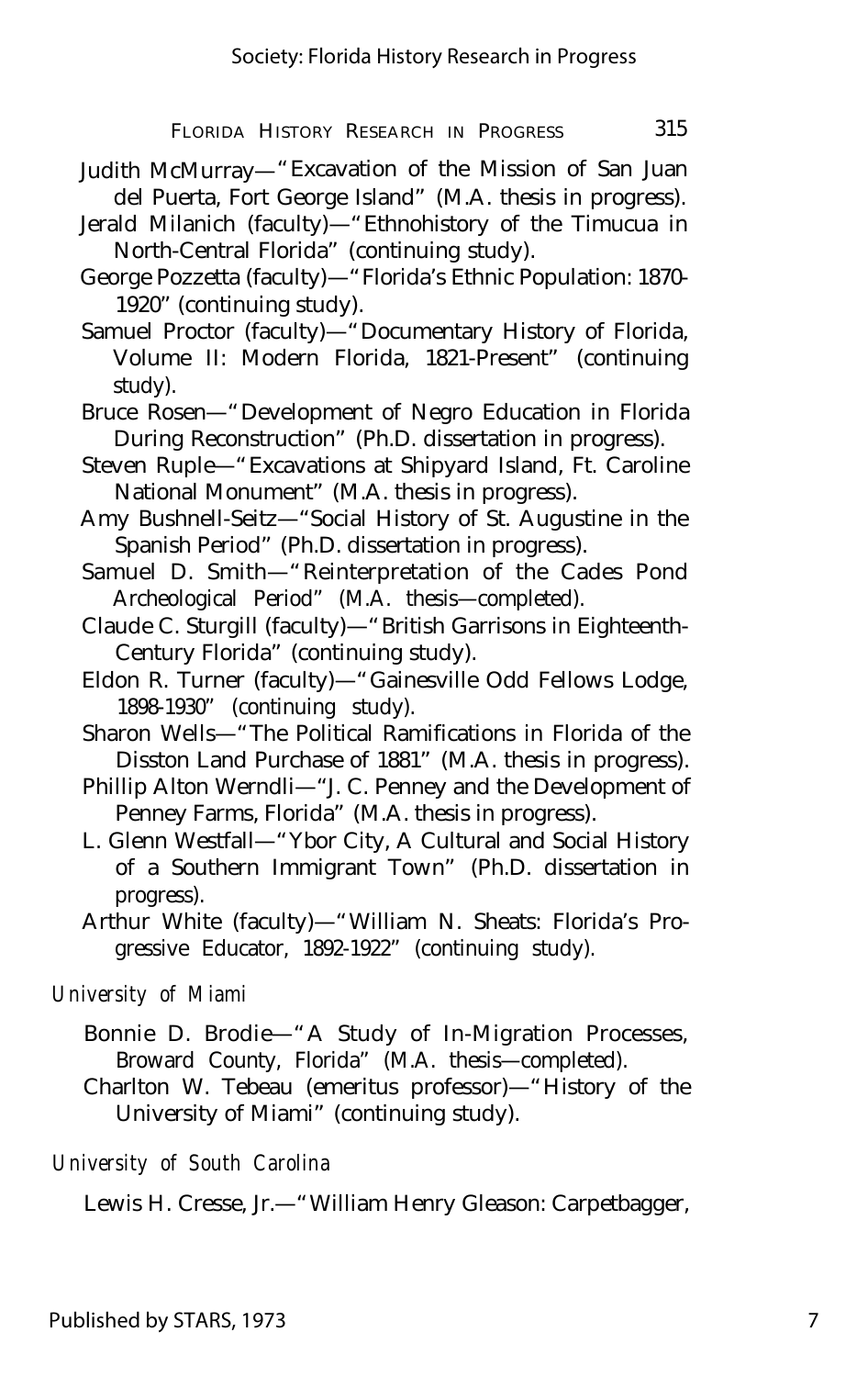- 316 FLORIDA HISTORICAL QUARTERLY
	- Politician, Land Developer" (Ph.D. dissertation in progress).
	- Robert Culbertson— "Florida State Grange, 1873" (Ph.D. dissertation in progress).

*University of South Florida*

- Wayne Dudley (faculty)— "The Marcus Garvey Movement in Florida" (continuing study).
- Douglas Fleming— "Toward Integration: The Course of Race Relations in St. Petersburg, 1868-1963" (M.A. thesis in progress).
- Douglas Hatten— "Distribution of Black Neighborhoods in Tampa, Florida: A Spatial Analysis" (M.A. thesis in progress).
- John Hopkins— "Ticket-splitting Relative to Political Parties in Hillsborough County" (M.A. thesis in progress).
- Ann Kelly (faculty)— "Florida's Delegate Selection Process in Presidential Nominations" (continuing study).
- Denise Kelly— "Greek Immigration in Tarpon Springs" (M.A. thesis in progress).
- Mary Leffler— "A Study of Parks and Recreation in Tampa, Florida" (M.A. thesis in progress).
- Lance Limoges (faculty)— "Ecological and Economic Impact of Dredge and Fill in Tampa Bay" (continuing study).
- Louis Perez, Jr. (faculty)— "An Oral History of the Economic and Social Conditions Relative to the Latin Community in Tampa" (continuing study).
- Robert Rainard— "Koreshan Community of Estero, Florida" (M.A. thesis in progress).
- John Sidor (faculty)— "Neighborhood Oriented Metropolitan Government Study" (continuing study).
- John Stafford (faculty)— "Historical Geography of Tampa, Florida" (continuing study).
- Dewey Stowers and Harry Schaleman (faculty)— "Tarpon Springs, Florida— A Study in Cultural Transference" (continuing study).
- Dewey Stowers (faculty)— "Variations in Precipitation Patterns in Hillsborough County, 1960-1970" (continuing study).

Rodney Taylor— "Voters' Behavior Relative to Political Par-